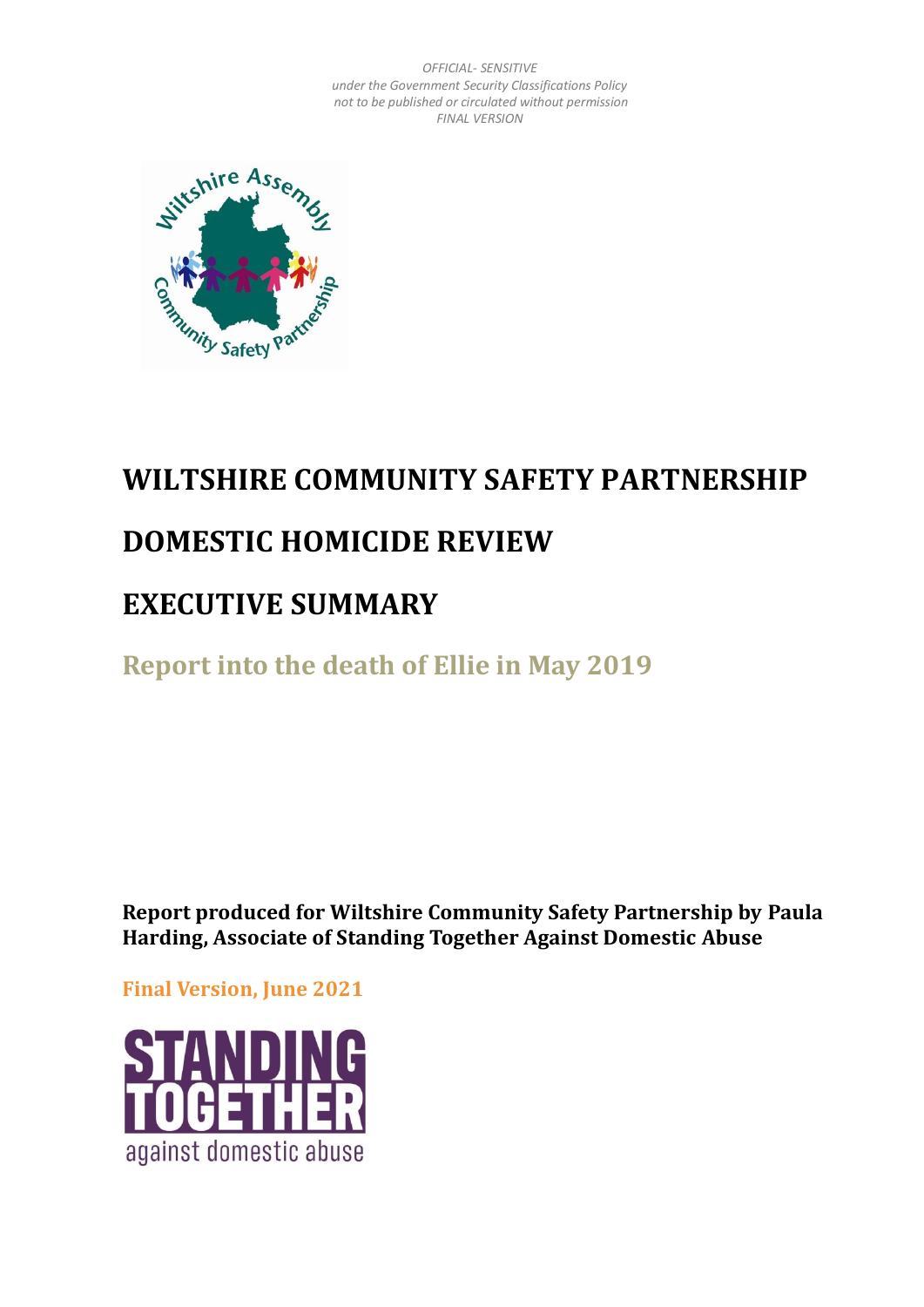#### **Tribute to Ellie**

From a young age Ellie had a huge love for animals. Every spring we would visit Lackham during the lambing season and during the summer holidays make many visits to animal farms to hold chicks, rabbits, and feed baby animals.

On her first day at primary school she put holes in her bran new shoes as she spent every playtime playing with her friends crawling around on her hands and knees being a cat.

Ellie also loved our summer trips Devon to stay at our Aunt and Uncle's house, more so she loved their puppy Elsa and whilst the other young cousins were scared of the lively puppy jumping up , Ellie wasn't and had a wonderful way with animals, calming the lively puppy and making it do whatever she wanted.

Every year from a young age a pony always featured on her Christmas or Birthday wish list. We tried to get away with buying a hobby horse to run around the garden on. The pleas continued so we adopted an Exmoor Pony, however due to the distance we could only visit twice a year. We finally decided as we lived in beautiful rural Wiltshire to buy her a pony - Missy.

Missy was white with a long flowing mane and tail, she looked like a Unicorn when she was white although often, she looked brown as she loved rolling in mud. Ellie spent hours brushing her and plaiting her mane and tail. She loved showing her off at local shows in " prettiest pony classes " and was so proud one year to come first at Foxham show in the "best family pony class ".

Ellie's natural riding ability improved immensely and in no time she was ready to move onto her next pony Blackjack. Again, winters and summers she competed in local shows and cross-country events. It was nail biting for us to watch as she would gallop past and fly over enormous cross - country jumps.

She also spent the summer months often just herself and her beloved Blackjack hacking over Wiltshire's beautiful countryside.

Ellie loved the Sixth form at school where she was studying for A levels. She had built up a close group of friends who would often meet up at weekends and do activities such as the "Escape Rooms". She would often ask if the group could meet at our house "it's just a gathering mum not a party ".

We talked about visits to university open days and apprenticeships within the Police force – she wondered if she could get into the mounted police with her riding skills.

Whilst she was excited about the next step in her life she also said "but I don't want the Sixth Form to end as I love it so much "

Ellie had a lovely relationship with her older brother growing up, they rarely argued, she was fun, loving and a joy to be around.

As a family we live every moment of every day with the searing pain of her loss. She was such a delightful, kind, gentle, fun loving girl, a beautiful soul inside and out.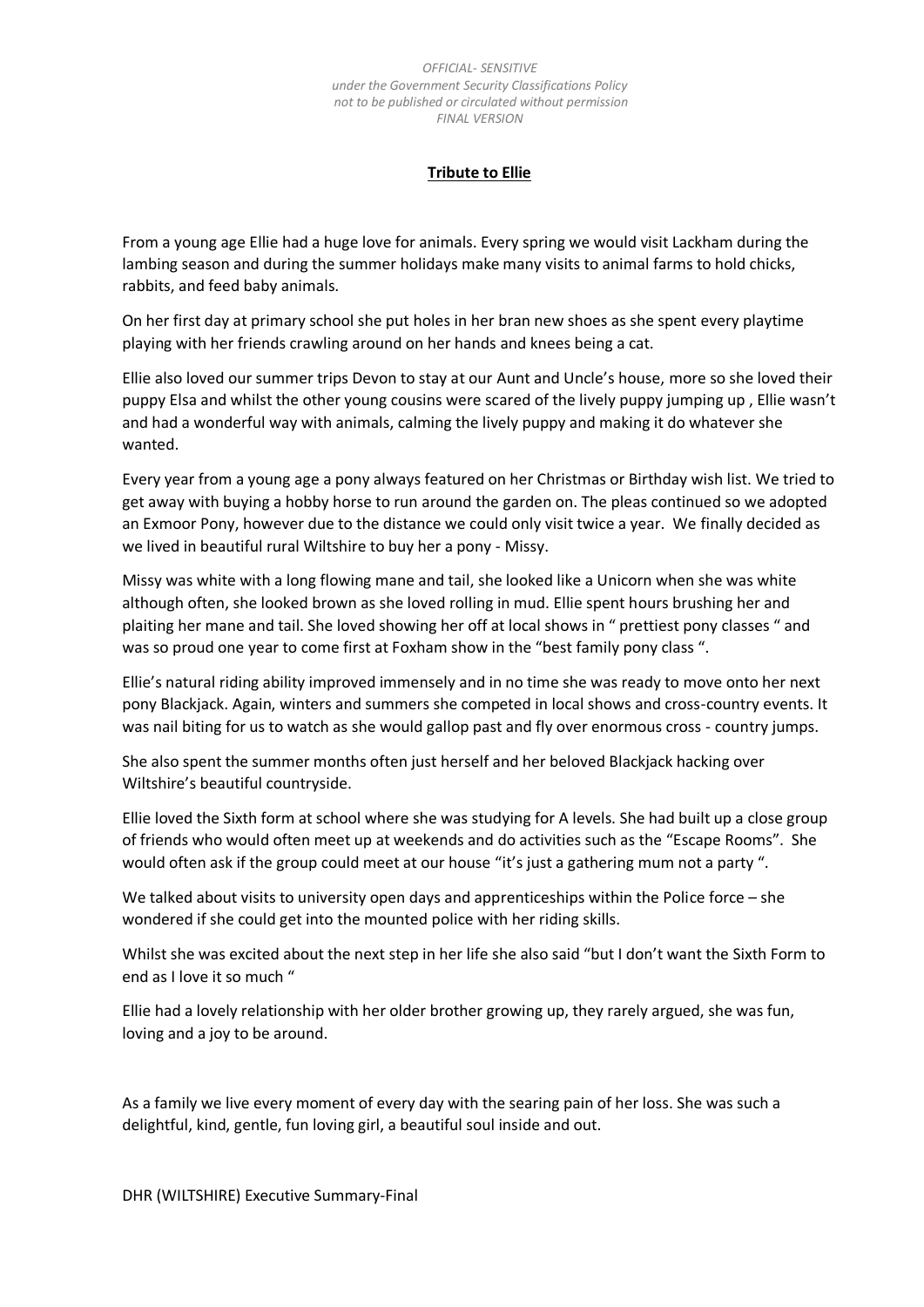We live daily with the pain and sadness that we will never see her graduate from university, get married and become a mother herself. We will never have the chance to love and cherish our grandchildren, her children.

We will never be able to comprehend why or how anyone could harm such an exceptionally special person as our dear Ellie, in such a horrific way.

She will never be forgotten and will always be in our hearts.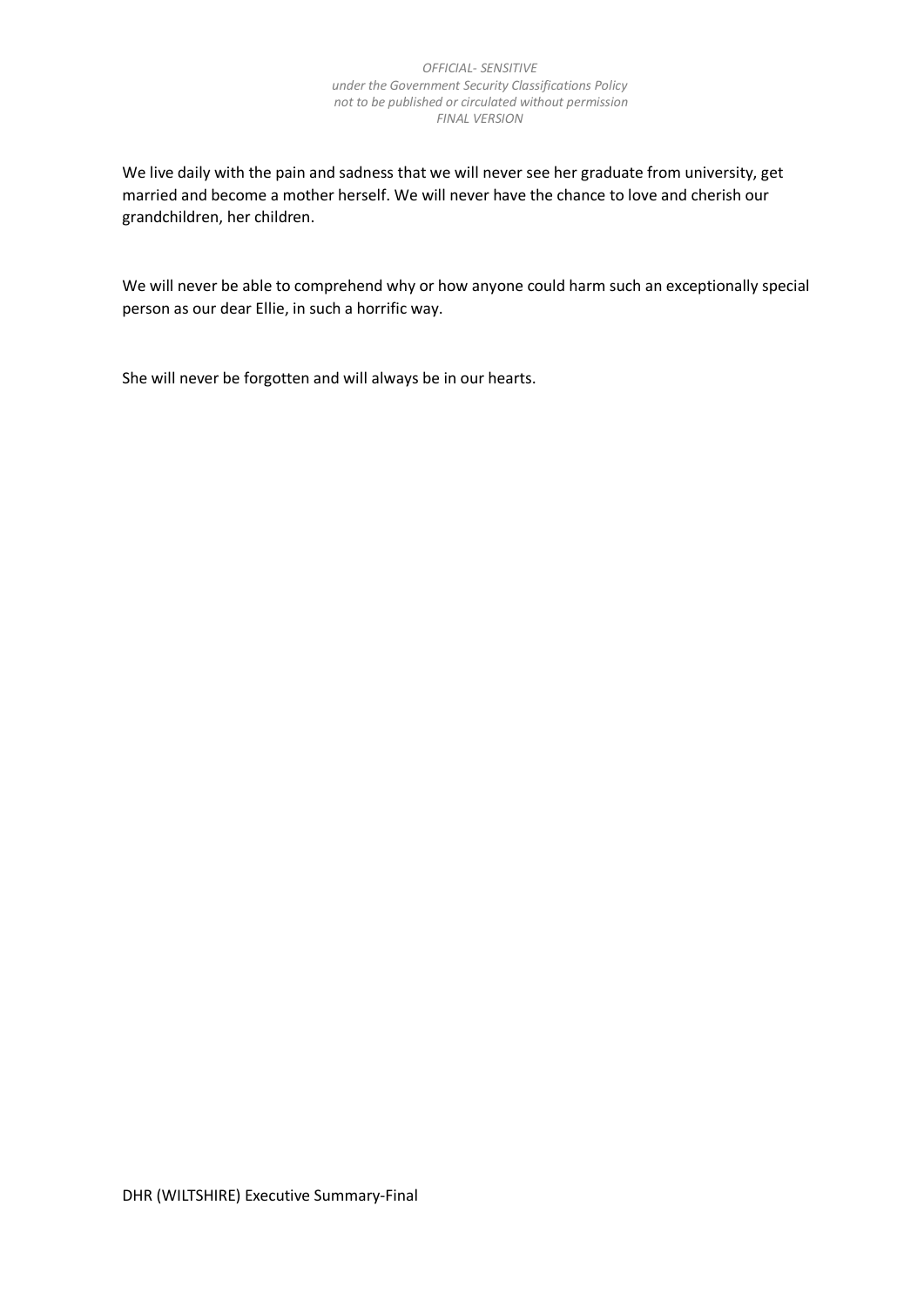## **Contents**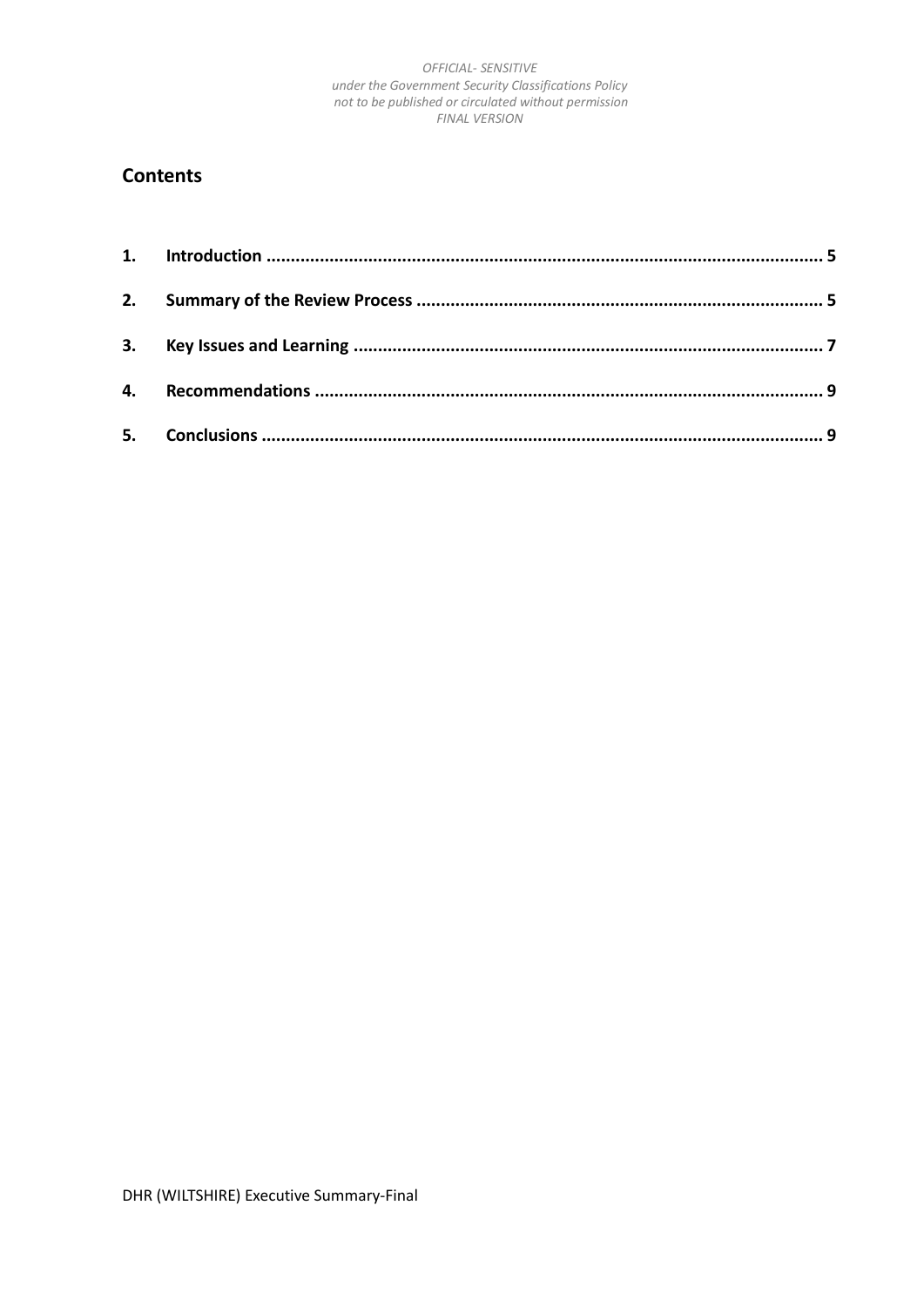## **Executive Summary**

## <span id="page-4-0"></span>**1. Introduction**

- 1.1 This review concerns the death of a seventeen-year old girl who was killed by her exboyfriend straight after she had ended their three-month-long relationship. Both young people were studying for their mock 'A' level examinations when the murder took place, seemingly 'out of the blue'. Whilst no agencies were involved and no-one was aware that there were any concerns within the relationship, this domestic homicide review sought to establish broader learning concerning the prevention of domestic abuse in young people's relationships.
- 1.2 The victim's real name has been used in this report at the request of her family.
- 1.3 The perpetrator pleaded guilty to murder and he was sentenced, as a juvenile, to 12 years and 6 months imprisonment before parole could be considered. The judge considered that mitigating factors including the lack of pre-meditation, references to his good character and his remorse, contributed to some reduction in his sentence.

## <span id="page-4-1"></span>**2. Summary of the Review Process**

- 2.1 The decision to undertake a domestic homicide review was made by the Chair of Wiltshire Community Safety Partnership and the Home Office was notified of the decision in May 2019. An independent chair and review panel were appointed, and the review was managed in accordance with the relevant statutory guidance.
- 2.2 The review panel members are listed in Appendix A and included Splitz who added a specialist perspective on gendered violence and the broader 'victim perspective' to the review. A number of agencies brought specialist knowledge and experience of working with young people. The panel members were all independent of the particular case.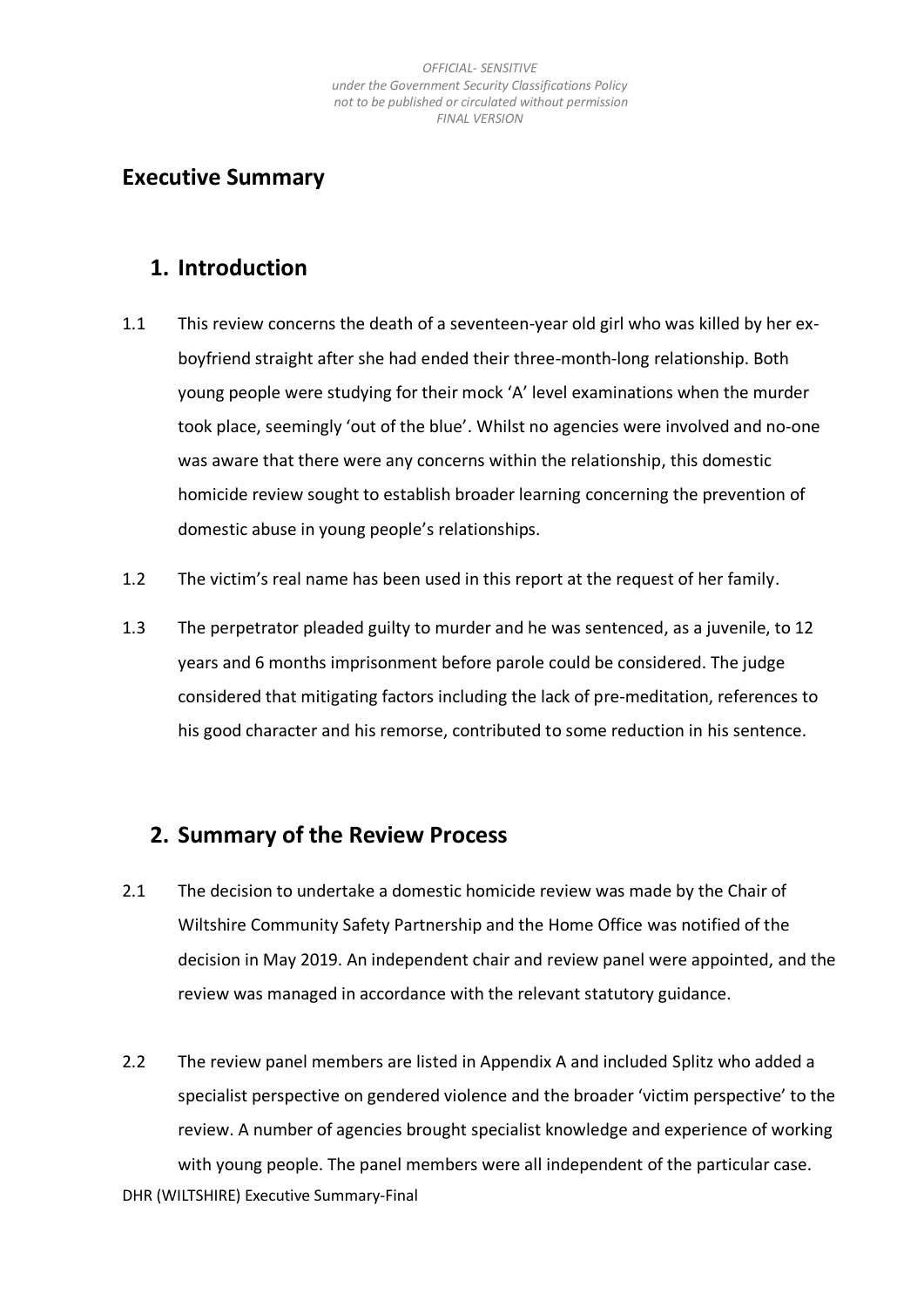- 2.3 The process began with an initial meeting of the review panel in September 2019, after criminal proceedings were complete. Terms of reference were drawn up and incorporated key lines of enquiry as featured in Appendix B. Agencies participating in this review are featured in Appendix C as well as those agencies which had no contact.
- 2.4 The review panel met on three occasions and the Independent Chair met with Ellie's family members who contributed to the terms of reference. Their views, together with the views of their advocate, have contributed to the final report wherever possible. The Independent Chair also met with the perpetrator and his family.
- 2.5 The Overview Report was endorsed by Wiltshire Community Safety Partnership in November 2020 before being submitted to the Home Office Quality Assurance Group for approval.

### **2.1 Independent Chair and Author**

2.1.1 The Independent Chair and Author is Paula Harding, an Associate Chair with the charity, Standing Together Against Domestic Abuse. She has over twenty-five years' experience of working in domestic abuse with both senior local authority management and specialist domestic abuse sector experience. For more than ten of those years she was a local authority strategic and commissioning lead for domestic abuse and violence against women and has been an independent chair and author of domestic homicide and safeguarding adult reviews since 2016. She completed an M.A. (Birmingham) in Equalities and Social Policy in 1997, focusing on domestic abuse and social welfare, and is a regular contributor to conferences, national consultations and academic research. She completed the OCR certificated training funded by the Home Office for *Independent Chairs of Domestic Homicide Reviews* in 2013. She has also completed the on-line training provided by the Home Office, *Conducting a Homicide*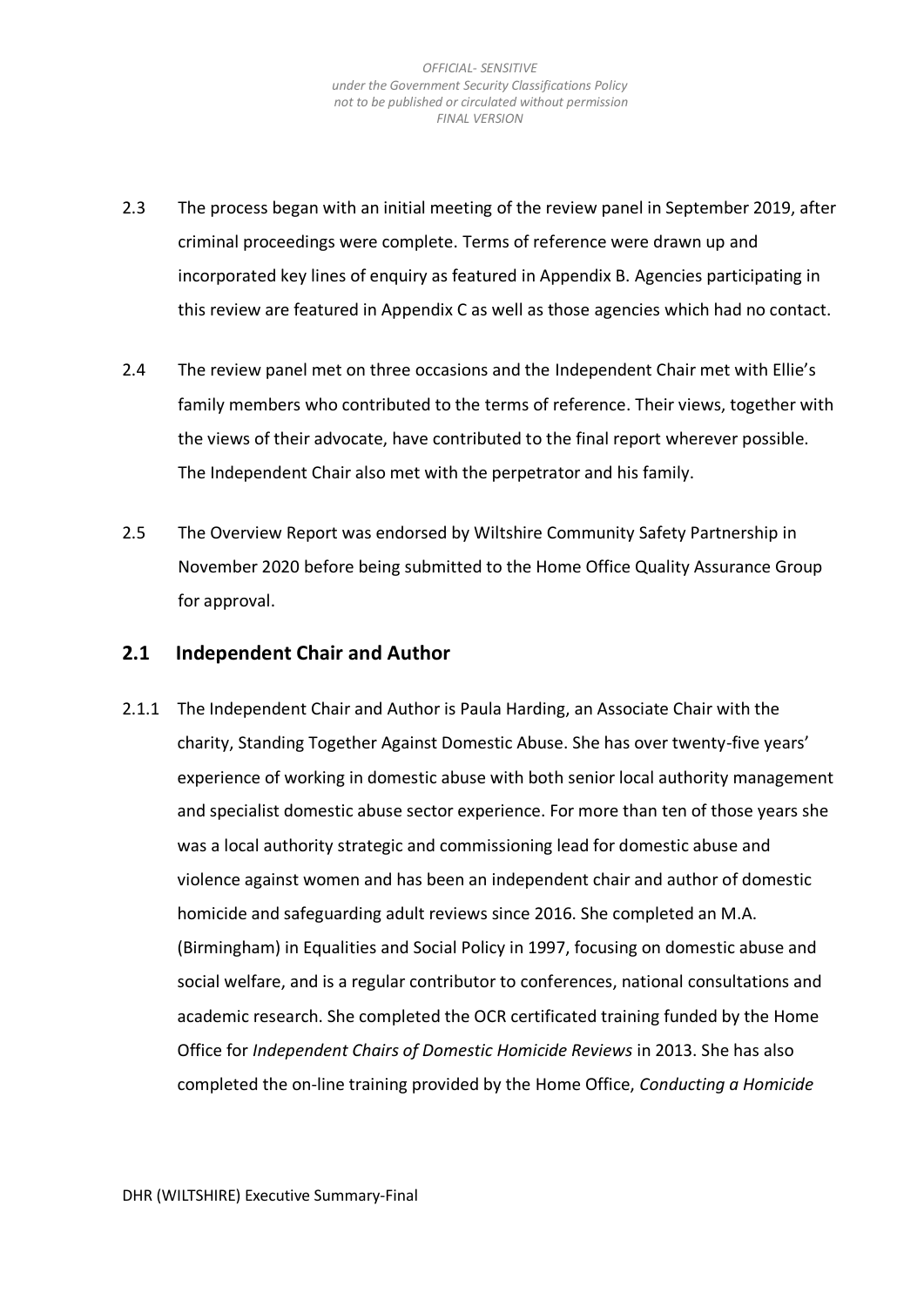*Review,*<sup>1</sup> as well as undertaken accredited training on the Significant Incident Learning Process and Learning Disability Mortality Reviews.

## <span id="page-6-0"></span>**3. Key Issues and Learning**

### 3.1 **Separation**

3.1.1 After Ellie had ended the short relationship, which had involved some seemingly minor behaviours of jealousy and possessiveness on the part of the perpetrator, it was alarming how quickly this separation escalated to murder. Evidence on domestic homicide<sup>2</sup> has shown that the escalation to homicide can be sudden and unexpected and practitioners therefore need to be able to respond pro- actively in protecting a victim when they are planning to separate or have recently separated. Family and friends also need to be aware that behaviours such as jealousy, possessiveness and isolation are indicators of domestic abuse

### 3.2 **Educational Sabotage**

- 3.2.1 Ellie sought a break from the perpetrator during their revision for mock 'A' level exams, but the perpetrator appeared not to accept this. His disruption of her studies thereafter should be seen within the context of educational sabotage.
- 3.2.2 Educational sabotage is a less known form of coercive control and economic abuse which disrupts a victim's ability to gain educational qualifications and furthers a perpetrator's power and control over them.

### 3.3 **Domestic abuse in adolescent intimate relationships**

<sup>1</sup> Available at https://www.gov.uk/guidance/conducting-a-domestic-homicide-review-online-learning <sup>2</sup> See the full report for details of research and evidence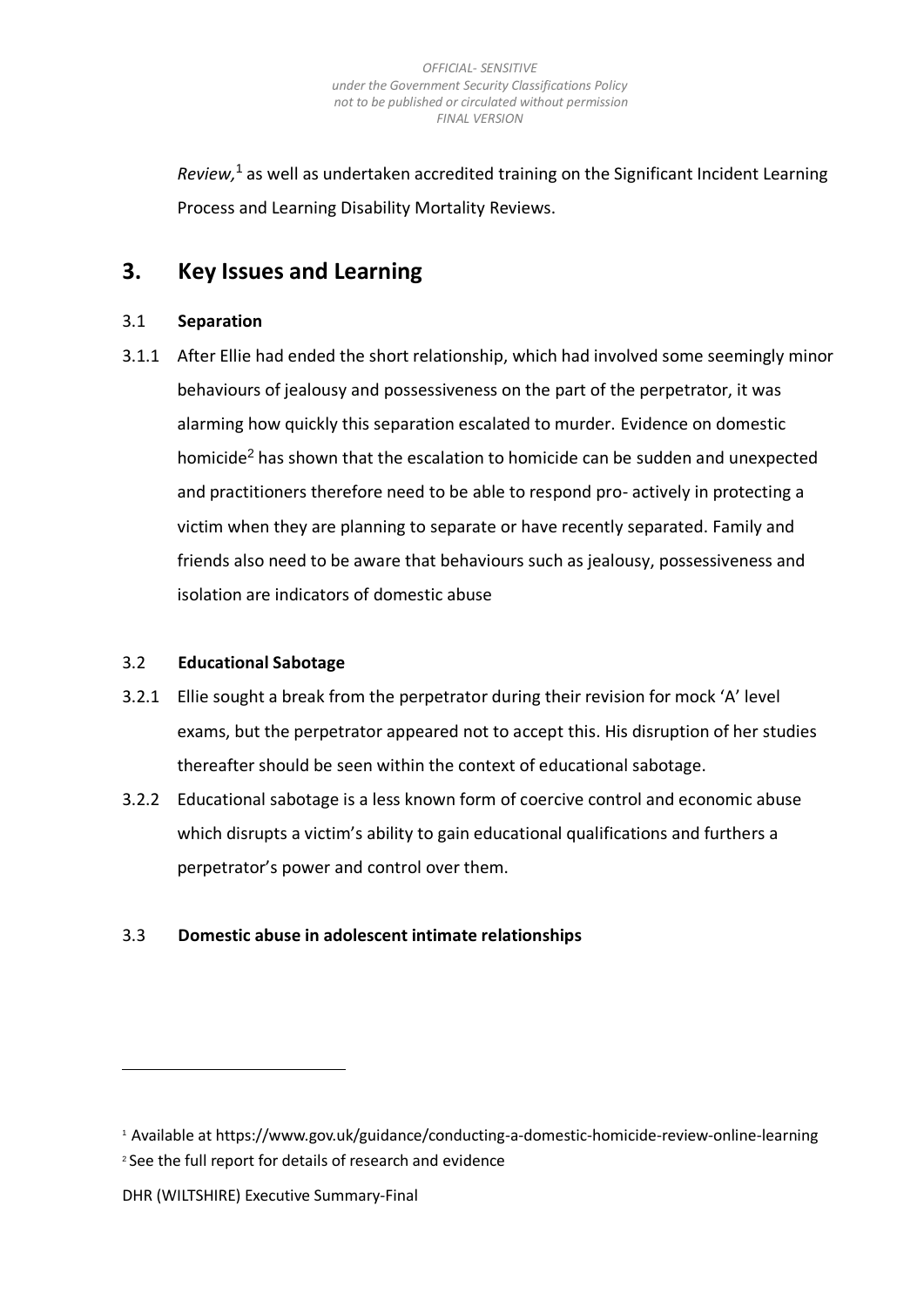3.3.1 Although domestic abuse was not known in this case, teenage relationship abuse<sup>3</sup> affects a great many young people. Abuse will often involve the use of social media and young people will generally have less experience of knowing what constitutes coercive and controlling behaviour within a relationship. Much activity has been undertaken both locally and nationally to raise awareness of abuse in young people's relationships in recent years.

#### 3.4 **Providing services for young people experiencing abuse**

3.4.1 Had Ellie identified her relationship as abusive, or wanted to seek help, the review found that the range of local domestic abuse services would have been available to her and any other young person over the age of 16, including a young person's independent domestic violence advisor (IDVA). However, young people will often be unaware that the services are available or relevant to them. Research<sup>4</sup> has shown that teenage girls may be more likely to use digital resources than traditional helplines to seek information and support regarding their relationships.

#### 3.5 **School-Based Prevention**

3.5.1 The review recognised that the secondary school attended by both Ellie and perpetrator, had provided a robust programme of relationship education throughout the young people's attendance there. This programme was largely consistent with the evidence base<sup>5</sup> on best practice of the delivery of school-based relationship education and abuse prevention programmes. At the time of writing, schools are preparing for the new and incoming statutory duty to provide relationships, sex and health education. Therefore, recognising and adhering to the existing evidence base for

#### DHR (WILTSHIRE) Executive Summary-Final

<sup>&</sup>lt;sup>3</sup> There is currently no legal definition of abuse in young people's relationships, but it is commonly referred to by terms such as teenage relationship abuse, adolescent relationship abuse or domestic abuse.

<sup>4</sup> See the full report for details of research and evidence

<sup>&</sup>lt;sup>5</sup> See the full report for details of research and evidence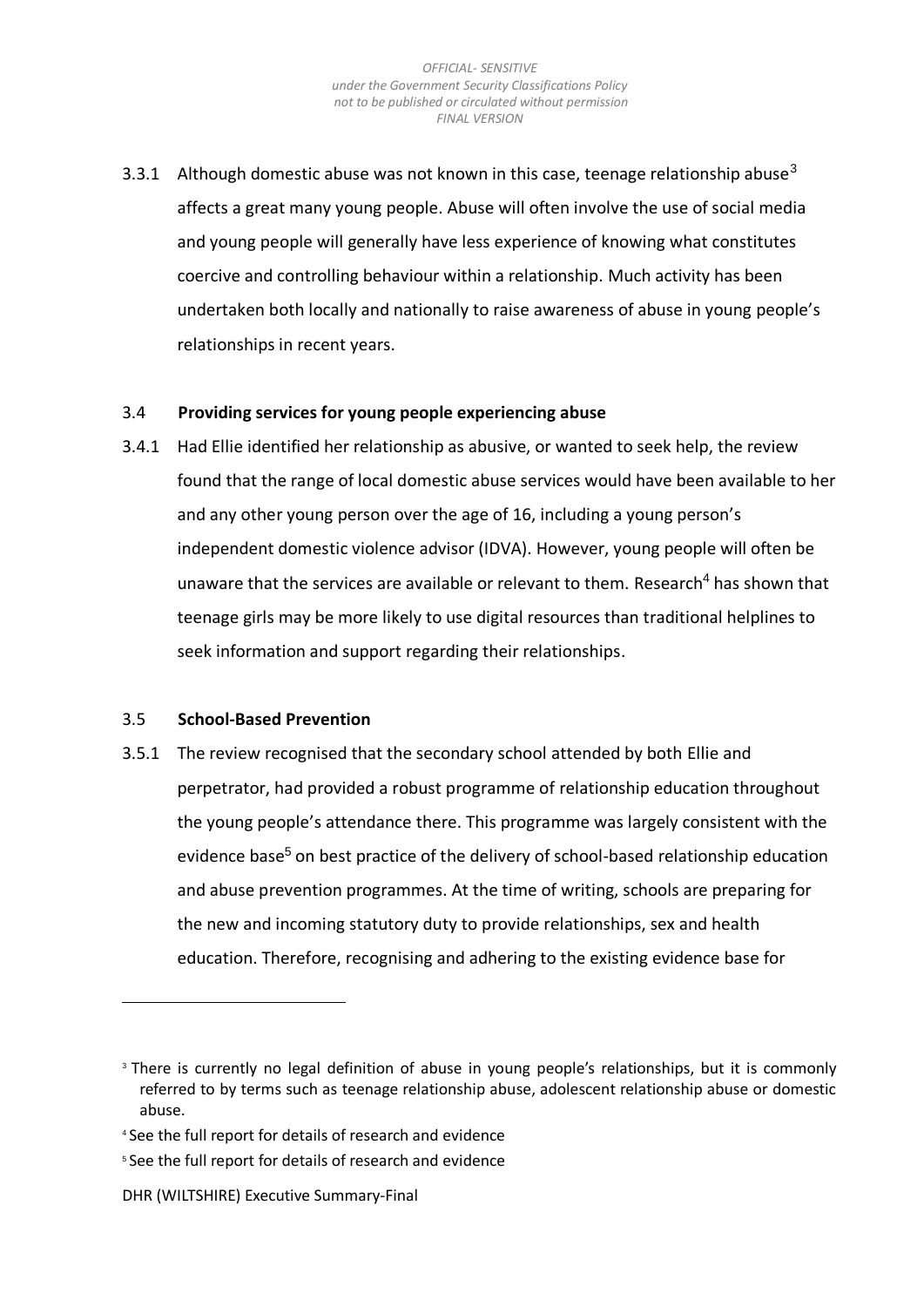promoting relationships based upon equality and respect has become all the more important.

## <span id="page-8-0"></span>**4. Recommendations**

**Recommendation 1:** That Wiltshire Community Safety Partnership further promotes with agencies, the indicators of domestic abuse in young people's relationships and promotes the sources of help and information available to family and friends

**Recommendation 2:** That Wiltshire Community Safety Partnership considers and responds to the evaluation of the pilot of the Young Person's Independent Domestic Violence Advisor being delivered by Splitz Support Service

**Recommendation 3:** That Wiltshire Community Safety Partnership should, through local commissioners and specialist services, promote access to specialist domestic abuse services and pathways for young people aged 16 and over.

**Recommendation 4:** That Wiltshire Community Safety Partnership considers how evidence-based best practice in whole school approaches to healthy relationships, can be shared and consolidated across Wiltshire schools.

## <span id="page-8-1"></span>**5. Conclusions**

- 5.1 This murder of a much-loved, intelligent, talented, vivacious, 17-year-old, teenage girl by her 17-year-old ex-boyfriend has devastated a community.
- 5.2 Whilst on face value, the murder appeared to have taken place 'out of the blue', there were some indicators of coercion and control disclosed to friends in the last week of Ellie's life. However, these were not of a scale at that time that would have warranted friend's seeking professional intervention. The fact that the murder took place when Ellie had recently ended the relationship, and included excessive violence and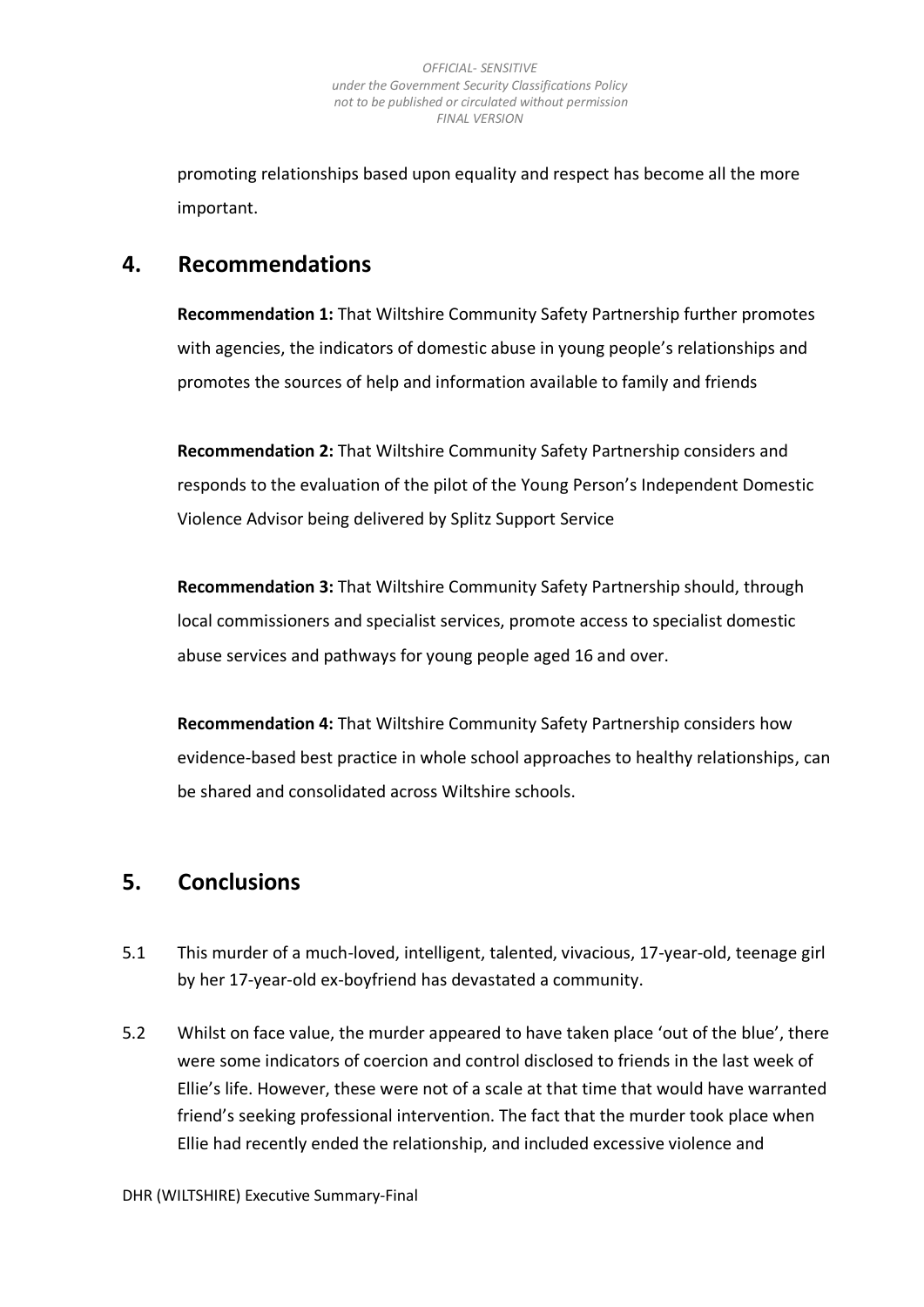brutality, makes it consistent with the pattern of a high proportion of murders of women. In doing so, it challenges, as others have done, the narrative of momentary loss of control. However, no agency or person was aware of domestic abuse and there were no indications that Ellie had been in any way fearful within the relationship.

- 5.3 In the absence of any agency involvement, the review considered the efforts that the secondary school in particular, and Wiltshire in general, had undertaken to prevent abuse in young people's relationships. Whilst this did not take the form of an evaluation, it was evident that both the school and the community safety partnership had made considerable strides towards prevention through the awareness of abuse and the promotion of equal, respectful and healthy relationships and much good practice was evident.
- 5.4 In this way, the review found no shortcomings in the local area's response to domestic abuse but has made recommendations for the Community Safety Partnership to consider: further raising awareness of indicators of abuse in young people's relationships for agencies as well as families and friends; the sustainability of the Young Person's Independent Domestic Violence Advisor role; promotion of the support available for young people, and teenage girls in particular; and the consolidation of evidence-based best practice responses within schools concerning the prevention of abuse within young people's relationships.
- 5.5 Whilst no shortcomings were identified in local service responses, it is important for all concerned, and for future victims of domestic abuse, that responses are nonetheless strengthened after such a traumatic loss and addressing these recommendations may provide the most positive response for young people at this time.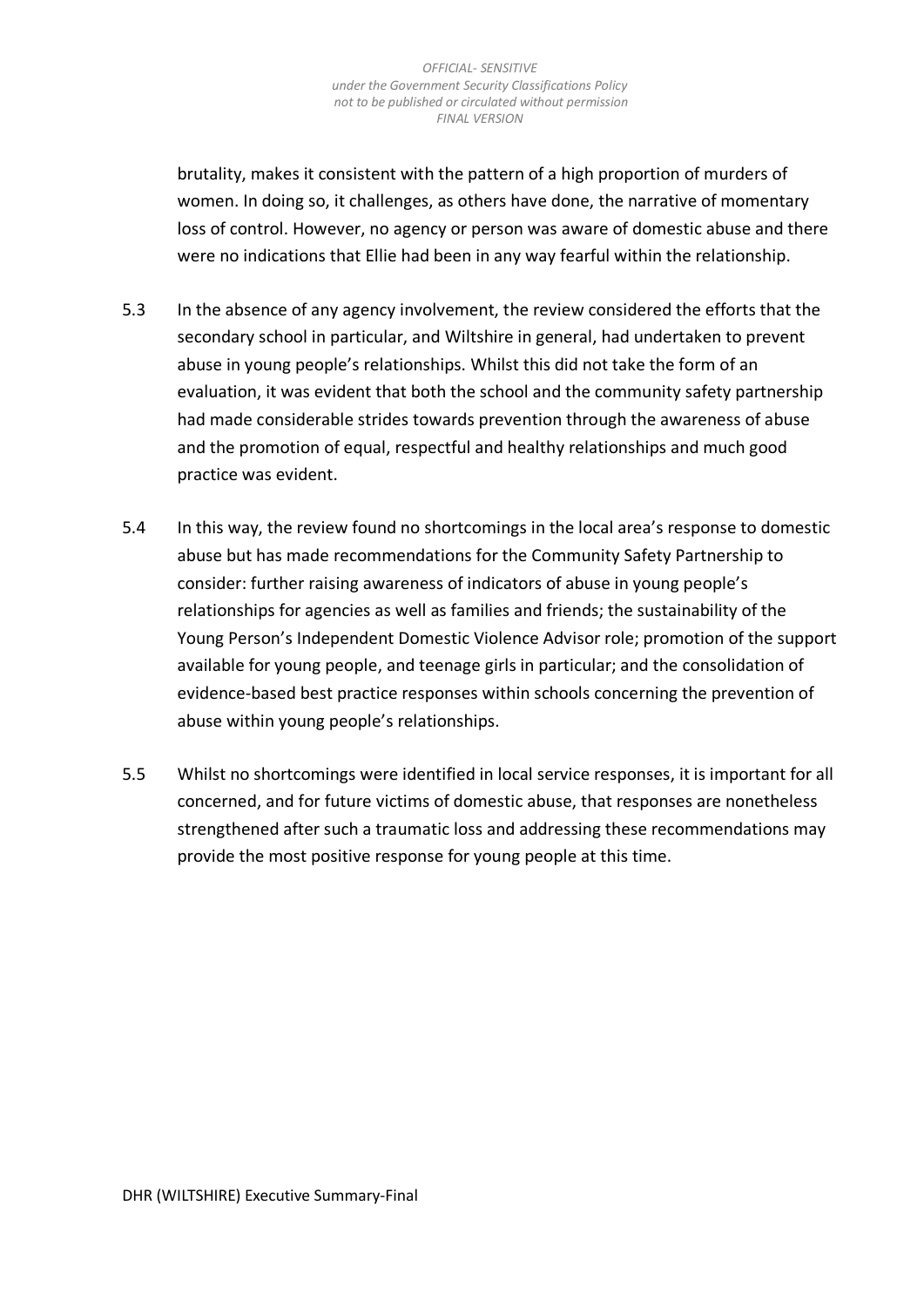#### **Achievements of the parents of Ellie Gould**

Unable to accept the lenient sentence given to the perpetrator for the brutal murder of their beloved daughter Ellie, Carole and Matthew Gould launched a campaign for a sliding scale when sentencing youths. A new law is due to be passed known as "Ellie's Law "which increases the sentencing for youths the closer they get to 18 years old. "Ellie's Law "also stops offenders having their sentences reviewed once they turn 18.

Carole Gould has also joined forces with another bereaved mother – Julie Devey who also lost her daughter to domestic homicide to campaign to close the 10 year disparity in sentencing between domestic murders and street murders with use of a knife.

The success of their campaigning has resulted in meetings with the Lord Chancellor Robert Buckland, Shadow Minister for Domestic Violence and Safeguarding Jess Phillips and Domestic Abuse Commissioner Nicole Jacobs and has forced a government review of sentencing for domestic homicides headed up by QC Barrister Clare Wade. Carole Gould and Julie Devey will be key stakeholders in this review.

## [https://www.gov.uk/government/news/spotlight-on-domestic-homicides-as-independent](https://www.gov.uk/government/news/spotlight-on-domestic-homicides-as-independent-reviewer-appointed)[reviewer-appointed](https://www.gov.uk/government/news/spotlight-on-domestic-homicides-as-independent-reviewer-appointed)

#### **Update on Ellie's friends achievements**

Ellie's friends have become Directors of a Community Interest Company ACCESS SAFETY, they have secured funding and their ambition is to fill the hole in the National School Curriculum around the teaching of unhealthy and healthy relationships and self-protection techniques. The young women strongly believe that resources produced by them, based on their experiences will be relatable to young people and have more impact.

The young women are also keen to be the front faces of any National Campaign to help educate young people on how to access help if they find themselves in an unhealthy relationship and to date safely. They want young people to be taught about Splitz, Ask for ANI, Clare's Law and the Hollie Guard personal safety app and this education to have a statutory footing in the National Curriculum.

DHR (WILTSHIRE) Executive Summary-Final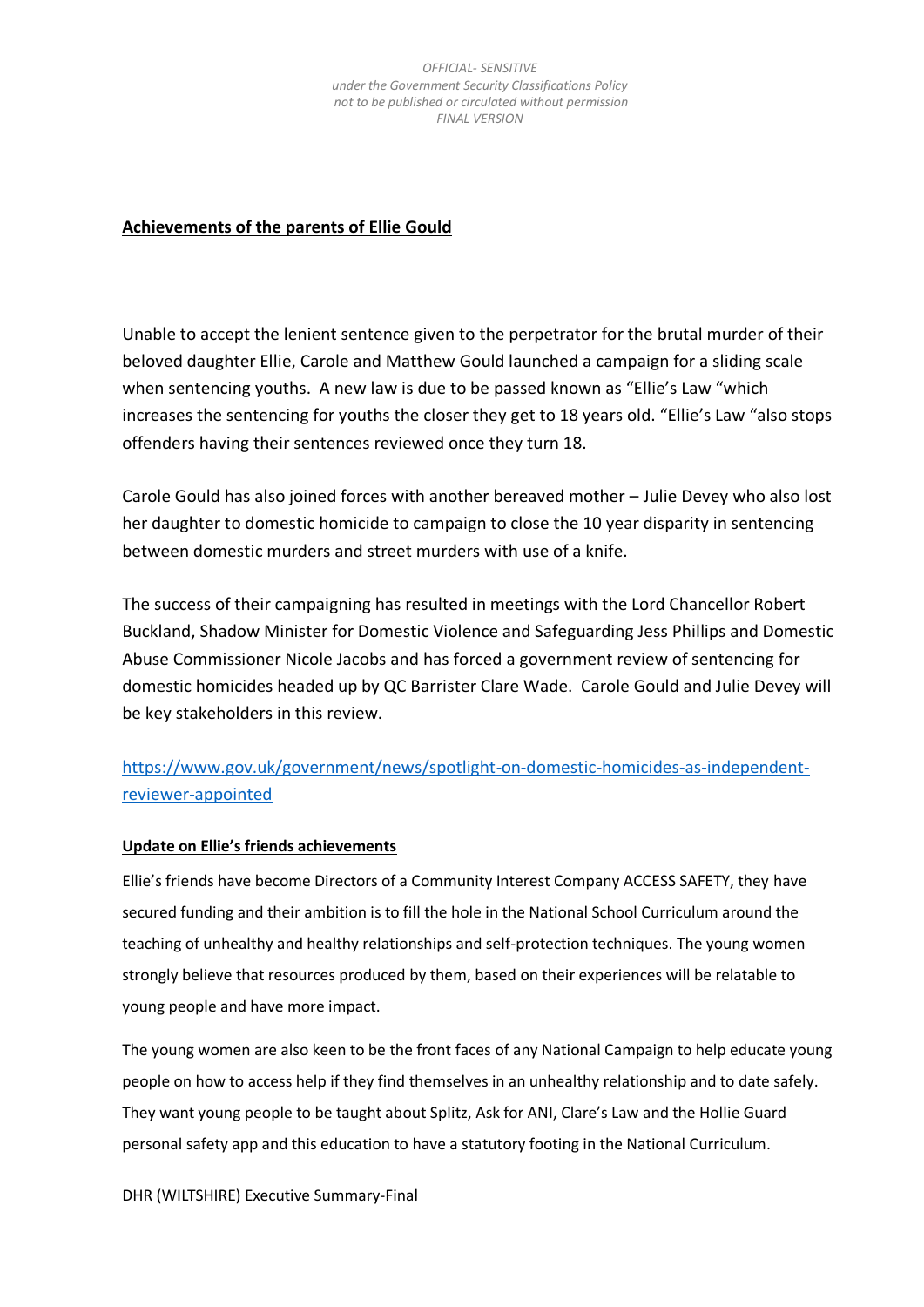We have had a meeting with Stephanie Brivio and her team from the Department of Education who are very keen to develop these ideas in compulsory and higher education as well as developing work with the following organisations :

Kandu arts

Streetwise 365

Venturers Academy – to pilot these ideas

A follow up meeting is scheduled for November 2021.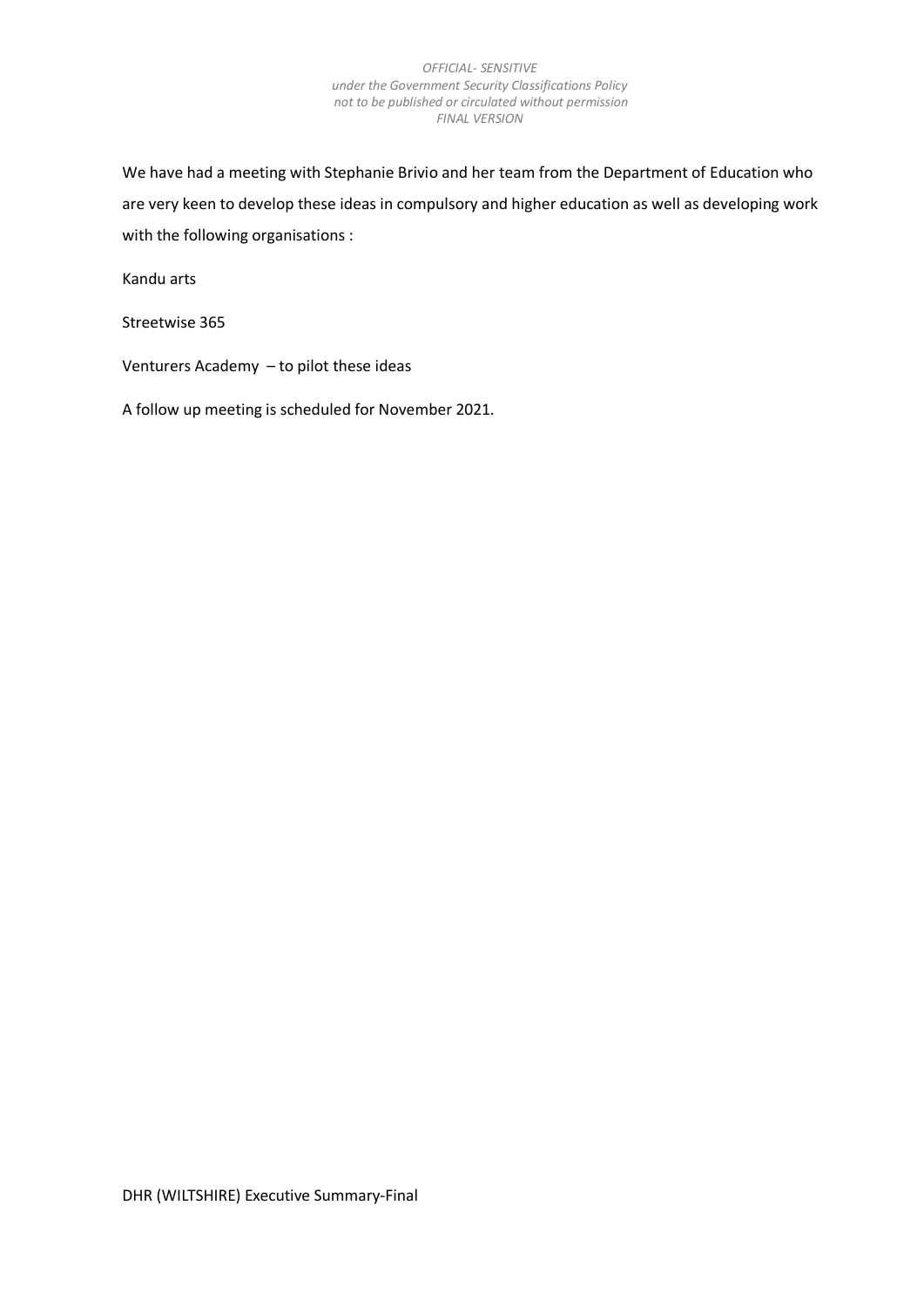## **Appendix A: Review Panel Members**

| Name                     | Role/Organisation                                                      |
|--------------------------|------------------------------------------------------------------------|
|                          |                                                                        |
| Paula Harding            | Independent Chair                                                      |
| (Redacted)               | Headteacher, (redacted) Secondary School                               |
| Andrea Brazier           | Service Manager for Young People, Wiltshire Council                    |
| Dominic Taylor           | Strategic Manager, Public Protection, Wiltshire Police                 |
| Donald Pocock            | Community Inspector, Wiltshire Police                                  |
| Emma Harrold             | Domestic Abuse Reduction Co-ordinator, Wiltshire Council               |
| Fiona Finlay             | Designated Doctor, Wiltshire Clinical Commissioning Group and Chair of |
|                          | Wiltshire Safeguarding Children Board Practice Review Group            |
| Fran Lewis               | Executive Director, Splitz Support Service                             |
| <b>Hayley Mortimer</b>   | Public Health Consultant, Wiltshire Council                            |
| Jackie Pennington        | Lead IDVA, Splitz Support Service                                      |
| James Dunne              | NHS Wiltshire, Clinical Commissioning Group                            |
| Jayne Harrison           | Trust Lead Nurse for Safeguarding Children, Oxford Health NHS          |
|                          | <b>Foundation Trust</b>                                                |
| Jo Naylor                | Named Nurse for Safeguarding Children, Virgin Care                     |
| Joanne Smith             | Named Nurse Safeguarding Children, Great Western Hospitals NHS         |
|                          | <b>Foundation Trust</b>                                                |
| Kathryne Abbott          | Designated Professional Safeguarding Adults, NHS Wiltshire CCG         |
| Lisa Colombi             | Young People's Team Leader, Wiltshire Council                          |
| <b>Martin Davis</b>      | Head of Service for Children and Families, Wiltshire Council           |
| <b>Mike Menzies</b>      | Named Nurse Safeguarding Children, Royal United Hospital - Bath        |
| <b>Netty Snelling</b>    | Safeguarding Lead (Child), Wiltshire Health and Care                   |
| <b>Sean Collins</b>      | Safeguarding Lead (Adults), Chippenham Community Hospital              |
| <b>Tracy Daszkiewicz</b> | Director of Public Health, Wiltshire Council                           |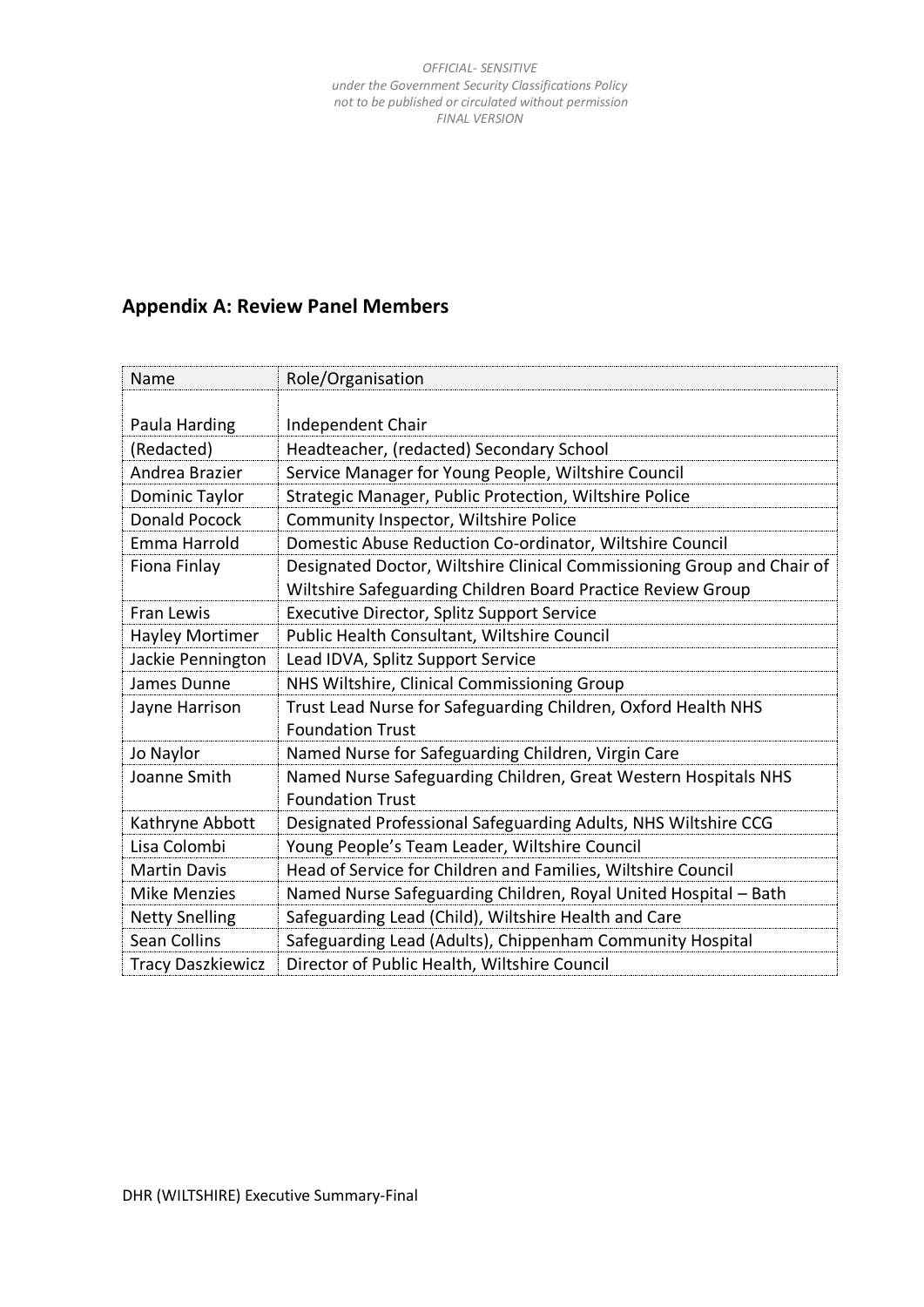## **Appendix B: Key Lines of Enquiry**

The review sought to address both the 'circumstances of particular concern' set out in the Multi-Agency Statutory Guidance for the Conduct of Domestic Homicide Reviews (2016) and the following specific issues identified in this particular case:

- a. Explore the victim's experience and whether there had been any indicators of domestic abuse in her relationship with the perpetrator
- b. If indicators existed, explore opportunities for agencies, and the informal networks to which either individual belonged, to identify and respond to domestic abuse
- c. Explore the context of the victim's life and any barriers to help-seeking if domestic abuse may have been a hidden feature of her relationship with reference to current research
- d. Consider the promotion of healthy relationships and access to specialist services undertaken within the school environment
- e. Consider the effectiveness of recent work undertaken in Wiltshire to prevent domestic abuse in young people's relationships; to promote the awareness of young people about domestic abuse and to provide relevant services to meet their needs.
- f. Develop recommendations from the findings of the review, taking into account national best practice in responding to domestic abuse in young people's relationships